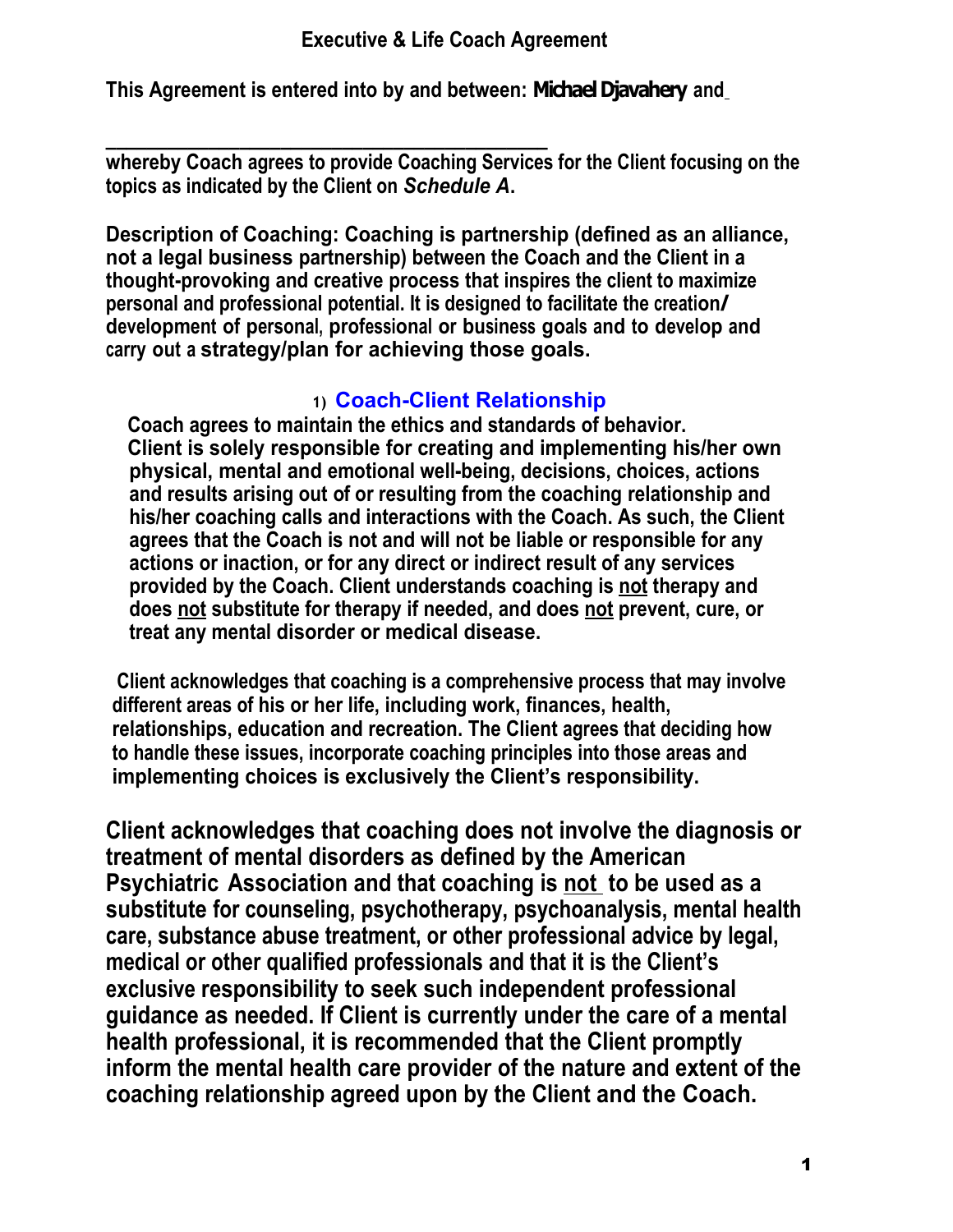**The Client understands that in order to enhance the coaching relationship, the Client agrees to communicate honestly, be open to feedback and assistance and to create the time and energy to participate fully in the program.**

### **Services**

**The parties agree to engage in a\_\_\_\_\_month Coaching program over the phone, or over the internet using popular chatting services, as agreed jointly with the client.**

**Coach will be available to Client for additional time, per Client's request on a prorated basis rate of \_\_\_\_\_\_\_\_\_\_\_ per hour.** 

### **2) Schedule and Fees**

**This coaching agreement is valid as of \_\_\_\_\_\_\_\_\_\_\_\_\_\_\_. The fee of \_\_\_\_\_\_\_is paid in advance and/or \_\_\_\_\_\_\_\_\_\_\_\_\_\_\_\_\_\_per hour based on frequency of meetins suchas # of meetings per week, month, etc.** 

**The calls/meetings shall be \_\_\_\_\_\_\_\_\_\_\_\_\_\_(length of call or meeting; for example 30, 45, 60 minutes). If rates change before this agreement has been signed and dated, the prevailing rates will apply.**

### **3) Procedure**

**The time of the coaching meetings and/or location will be determined by Coach and Client based on a mutually agreed upon time. The Client will initiate all scheduled calls and will call the Coach at the following phone number, internet address, etc. for all scheduled meetings \_\_\_\_\_\_\_\_\_\_\_\_\_\_\_\_\_\_\_\_\_\_. If the Coach will be at any other number, or internet chatting address for a scheduled call, Client will be notified prior to the**

**scheduled appointment time.**

# **4) Confidentiality**

**This coaching relationship, as well as all information (documented or verbal) that the Client shares with the Coach as part of this relationship, is bound by the principles of confidentiality. However, please be aware that the Coach-Client relationship is not considered a legally confidential relationship (like the medical and legal professions) and thus communications are not subject to the**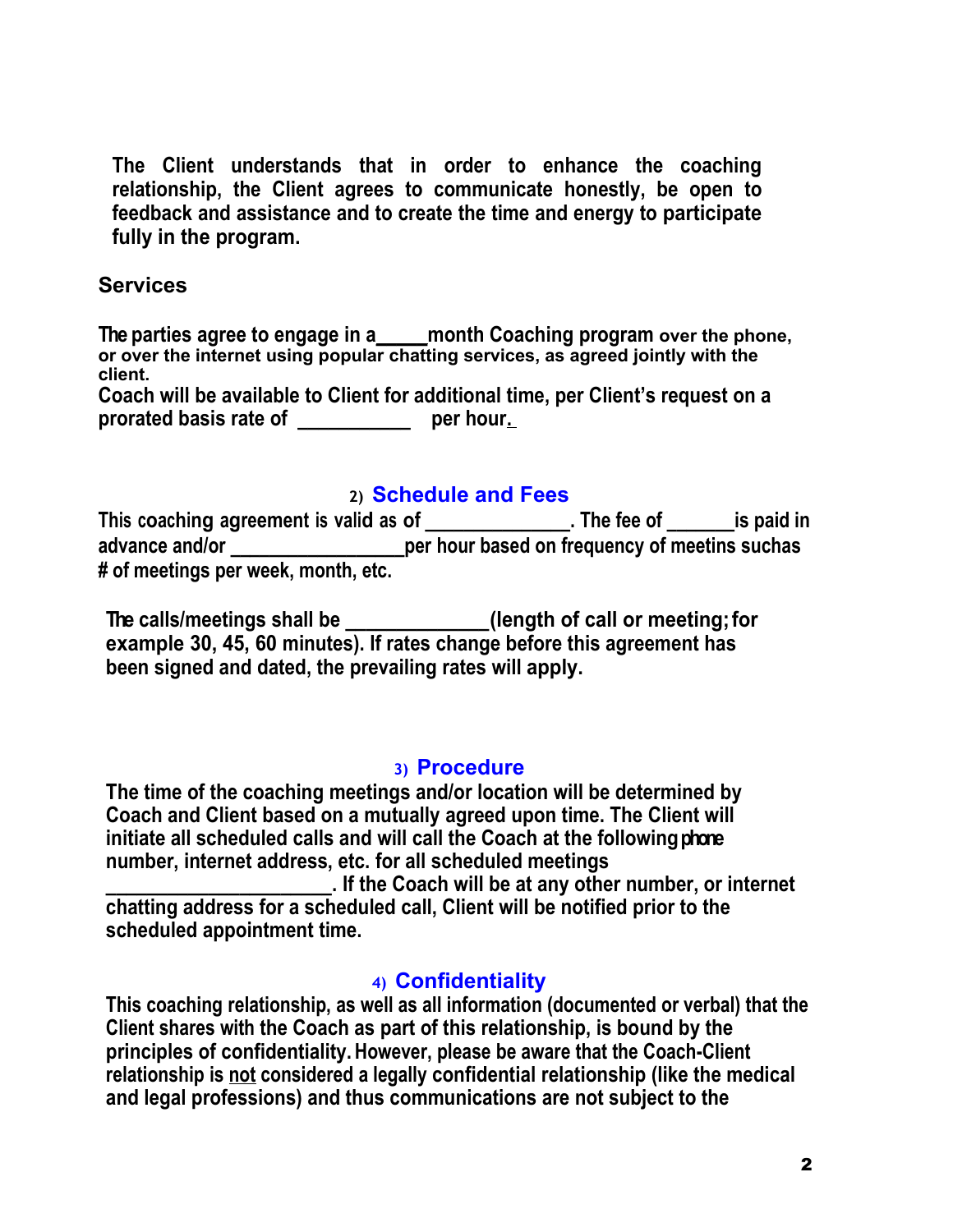**protection of any legally recognized privilege. The Coach agrees not to disclose any information pertaining to the Client without the Client's written consent. The Coach will not disclose the Client's name as a reference without the Client's consent.**

### **5) Confidential Information**

**does not include information that: (a) was in the Coach's possession prior to its being furnished by the Client; (b) is generally known to the public or in the Client's industry; (c) is obtained by the Coach from a third party, without breach of any obligation to the Client; (d) is independently developed by the Coach without use of or reference to the Client's confidential information; or (e) the Coach is required by statute, lawfully issued subpoena, or by court order to disclose; (f) is disclosed to the Coach and as a result of such disclosure the Coach reasonably believes there to be an imminent or likely risk of danger or harm to the Client or others; and (g) involves illegal activity. The Client also acknowledges his or her continuing obligation to raise any confidentiality questions or concerns with the Coach in a timely manner.**

**According to the ethics of our profession, topics may be anonymously and hypothetically shared with other coaching professionals for training, supervision, mentoring, evaluation, and for coach professional development and/or consultation purposes.**

# **6) Coaching Session Cancellation Policy**

**Client agrees that it is the Client's responsibility to notify the Coach a minimum of 72 hours in advance of the scheduled calls/meetings. Coach reserves the right to bill Client for a missed meeting. Coach will attempt in good faith to reschedule the missed meeting.**

# **7) Termination**

**Either the Client or the Coach may terminate this Agreement at any time with a 2-weeks written notice. Client agrees to compensate the Coach for all coaching services rendered through and including the effective date of termination of the coaching relationship.**

# **8) Limited Liability**

**Except as expressly provided in this Agreement, the Coach makes no guarantees, representations or warranties of any kind or nature, express or implied with respect to the coaching services negotiated, agreed upon and rendered. In no event shall the Coach be liable to the Client for any indirect, consequential or special damages. Not withstanding any damages that the Client may incur, the Coach's entire liability under this Agreement, and the Client's exclusive remedy, shall be limited to the amount actually paid by the Client to the Coach under this Agreement for all coaching services rendered through and including the termination date.**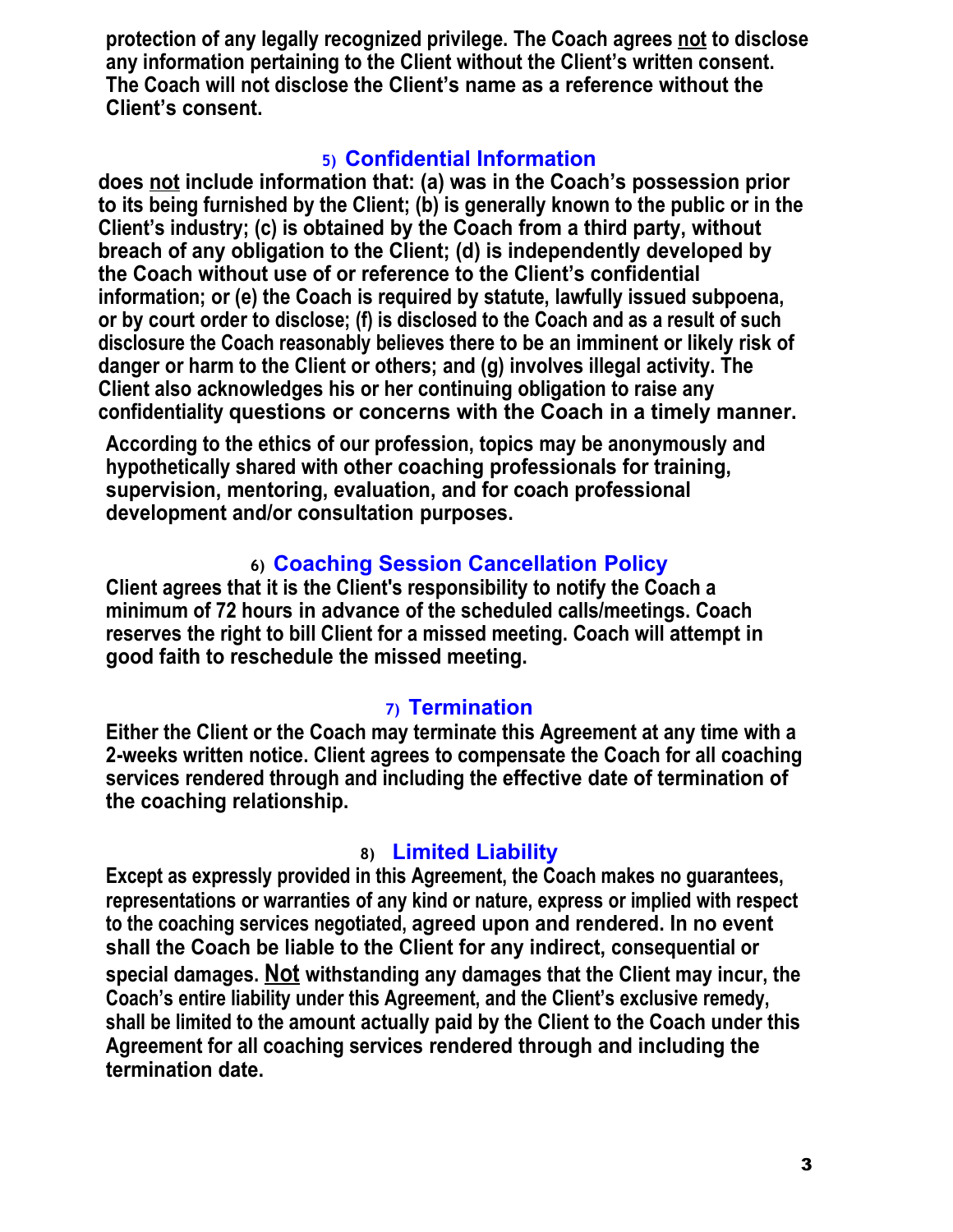### **9) Entire Agreement**

**This document reflects the entire agreement between the Coach and the Client, and reflects a complete understanding of the parties with respect to the subject matter. This Agreement supersedes all prior written and oral representations. The Agreement may not be amended, altered or supplemented except in writing signed by both the Coach and the Client.**

#### **10) Dispute Resolution**

**Arbitration. All claims and disputes arising under or relating to this Agreement are to be settled by binding arbitration in the state of California, country of Los Angeles or another location mutually agreeable to the parties. The arbitration shall be conducted on a confidential basis pursuant to the Commercial Arbitration Rules of the American Arbitration Association. Any decision or award as a result of any such arbitration proceeding shall be in writing and shall provide an explanation for all conclusions of law and fact and shall include the assessment of costs, expenses, and reasonable attorneys' fees. Any such arbitration shall be conducted by an arbitrator experienced in the coaching industry, and shall include a written record of the arbitration hearing. The parties reserve the right to object to any individual who shall be employed by or affiliated with a competing organization or entity.** 

#### **11) Severability**

**If any provision of this Agreement shall be held to be invalid or unenforceable for any reason, the remaining provisions shall continue to be valid and enforceable. If the Court finds that any provision of this Agreement is invalid or unenforceable, but that by limiting such provision it would become valid and enforceable, then such provision shall be deemed to be written, construed, and enforced as so limited.**

#### **12) Waiver**

**The failure of either party to enforce any provision of this Agreement shall not be construed as a waiver or limitation of that party's right to subsequently enforce and compel strict compliance with every provision of this Agreement.**

#### **13) Applicable Law**

**This Agreement shall be governed and construed in accordance with the laws of the State of California, without giving effect to any conflicts of laws provisions.**

#### **14) Binding Effect**

**This Agreement shall be binding upon the parties hereto and their respective successors and permissible assigns.**

**Please print, sign and email one copy of this agreement prior to the first scheduled coaching session to michaeld@hypnotrance.com**